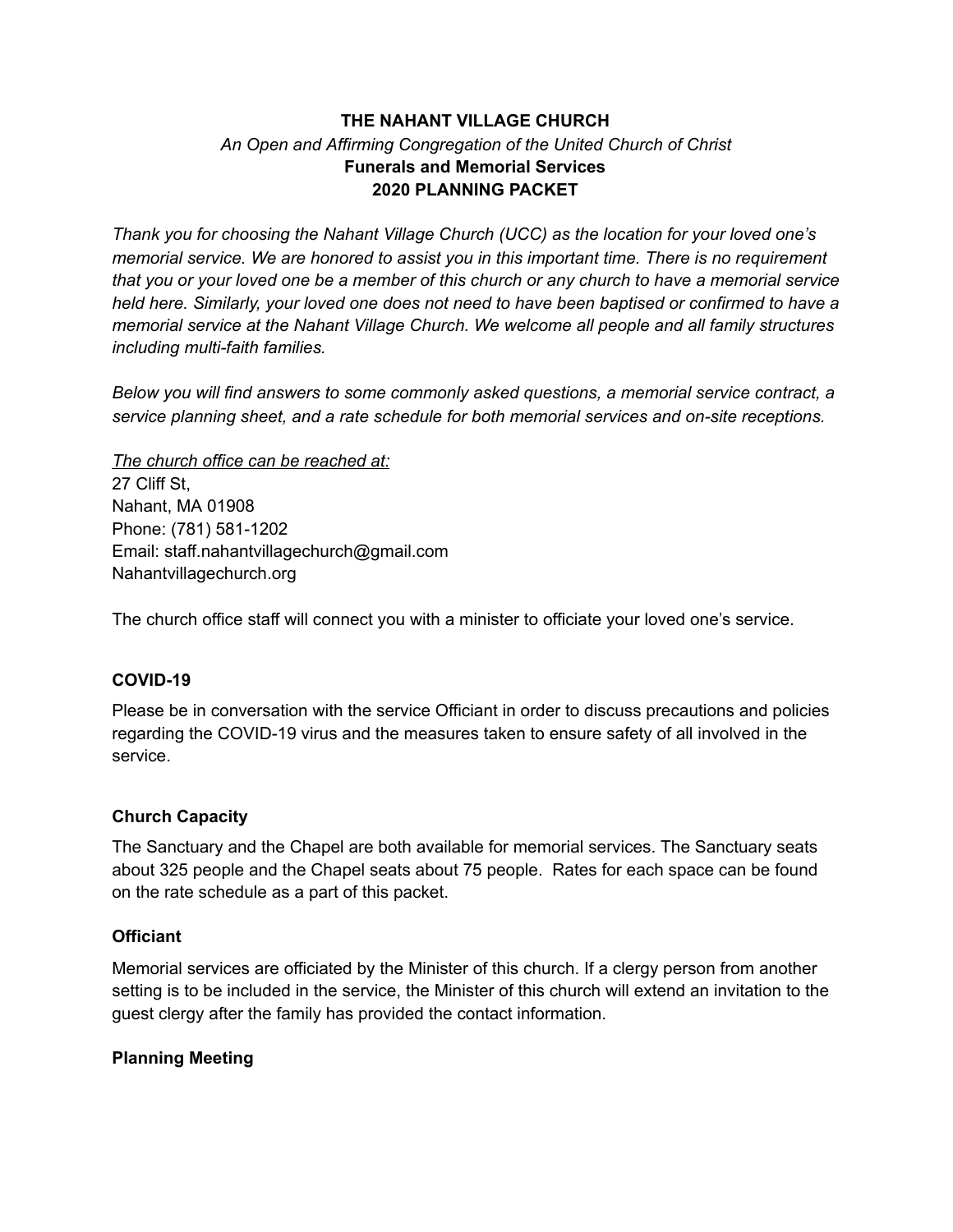The Minister will meet with you and your family at least once in advance of the service to learn more about your loved one, offer support, and plan the service with you. Please make contact with the Minister directly to schedule time.

## **Music**

You may choose any music appropriate to a church setting, whether contemporary or traditional music. Any questions should be discussed with the Minister and/or the church Music Director. The church's Music Director has first right of refusal for all memorial services, meaning that if you have someone else you would like to be your primary musician our Music Director needs to be consulted and offered the regular fee. The Music Director has a selection of traditional and contemporary music; however, the sheet music for a particular request may have to be supplied by the family. Should you wish to invite a soloist or instrumentalist(s), they will need to consult with the Minister and the Music Director. We are happy to accommodate additional musicians in the service.

## **Flowers, Photo Boards, Personal Items**

You are welcome to bring flowers to the church for the service. Please consult with the Minister about the placement of floral arrangements. Any florists will need to contact the Minister to schedule a delivery time. You are welcome to bring photo boards or other personal items to the church for the service. Simply connect with the Minister to schedule a delivery time, if you need to bring the items in before the service date/time.

## **Photographers/Videographers**

If you wish to have a photographer or videographer, please consult with the Minister. Generally, photos and video can be taken so long as it does not distract from or interfere with the service. Similarly, please consult with the minister in advance if you plan to offer the service streamed for family and friends unable to physically attend.

## **The Funeral Home**

Please ask your funeral home, if you are using one, to contact the Minister directly regarding service arrangements. The funeral home should relay all checks to the Minister along with a clergy record card. Please also inquire with the funeral home regarding prayer cards or a guest book if desired.

## **Use of the Building**

We are a smoke-free facility, so there is no smoking in the building. Also, alcoholic beverages are not to be served or consumed while on the grounds or in the building. Given the historic nature of our building, we ask that food and drink (with the exception of bottled water) be consumed only in Swansburg Hall (the social hall of the church). Thank you for your cooperation.

## **THE NAHANT VILLAGE CHURCH**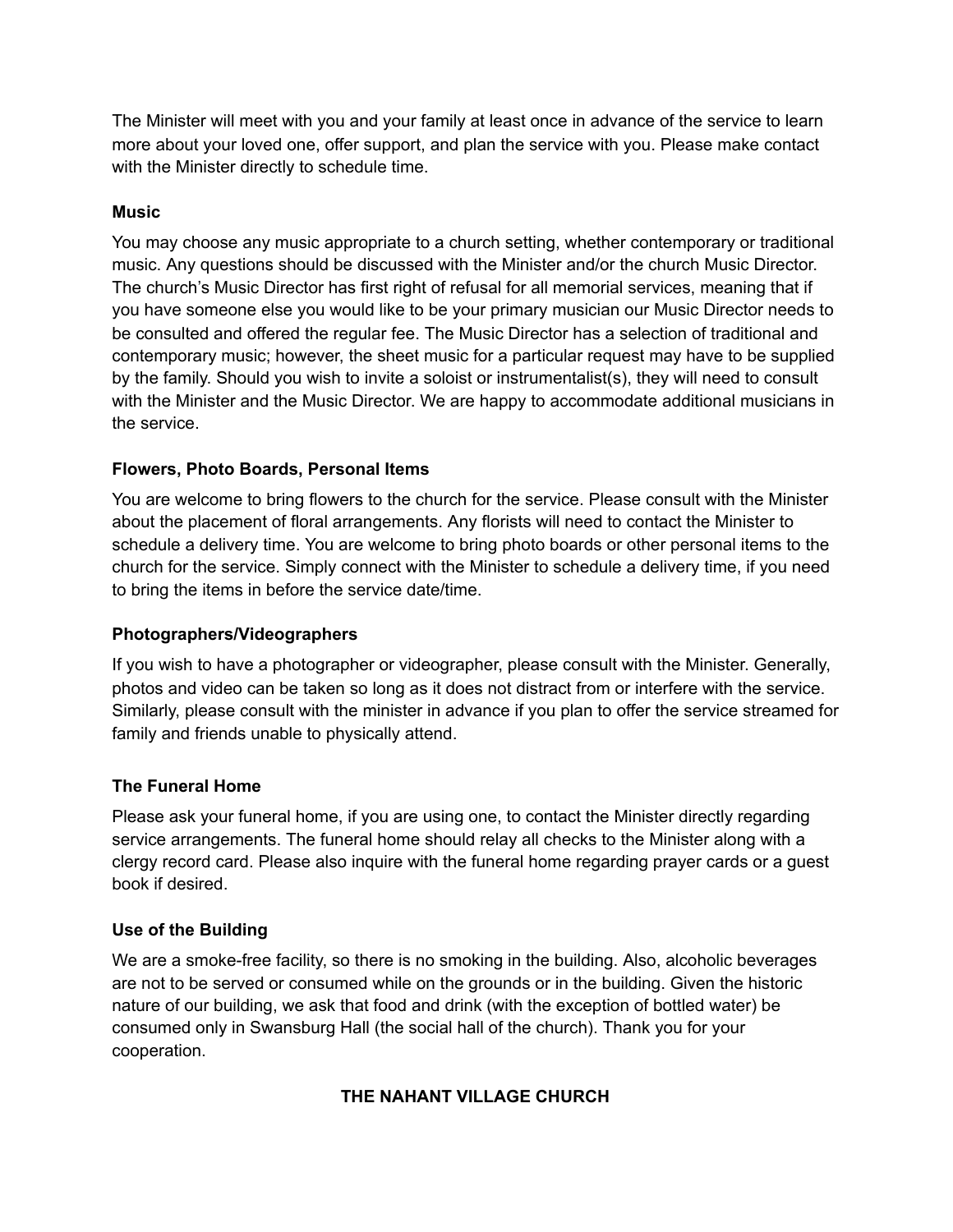## *An Open and Affirming Congregation of the United Church of Christ* **Funerals and Memorial Services 2020 POLICIES AND FEES CONTRACT**

 $I / We \fbox{1/10}$ 

| acknowledge that I/ we have read the Memorial Service Planning Packet, including the Rates<br>Sheet for booking a memorial service at the Nahant Village Church. The memorial service for |  |
|-------------------------------------------------------------------------------------------------------------------------------------------------------------------------------------------|--|
| (MONTH/DAY/YEAR) at ____________(TIME).                                                                                                                                                   |  |
| We are working with the following funeral home: (NAME, CONTACT INFO).                                                                                                                     |  |
| <b>As per the Rate Sheet:</b>                                                                                                                                                             |  |
| We will be paying \$ to the Nahant Village Church for memorial service location                                                                                                           |  |
| and services: (sanctuary or chapel), Winter surcharge (if applicable).                                                                                                                    |  |
| We will be paying \$ ______ directly to the memorial service officiant, _____________.                                                                                                    |  |
| We will be paying \$ ______ directly to the Church Musician, _______________.                                                                                                             |  |
| If holding a reception at the church:                                                                                                                                                     |  |
| We will be paying \$ ______ to the Nahant Village Church for the use of Swansburg Hall (Hall                                                                                              |  |
| fee).                                                                                                                                                                                     |  |
| We will be paying \$ ______ directly to the following Event Coordinator, _______________.                                                                                                 |  |
| Signature(s)                                                                                                                                                                              |  |
| Date                                                                                                                                                                                      |  |
| Email address<br>Phone number                                                                                                                                                             |  |
| <b>Mailing Address</b>                                                                                                                                                                    |  |

**THE NAHANT VILLAGE CHURCH**

*An Open and Affirming Congregation of the United Church of Christ*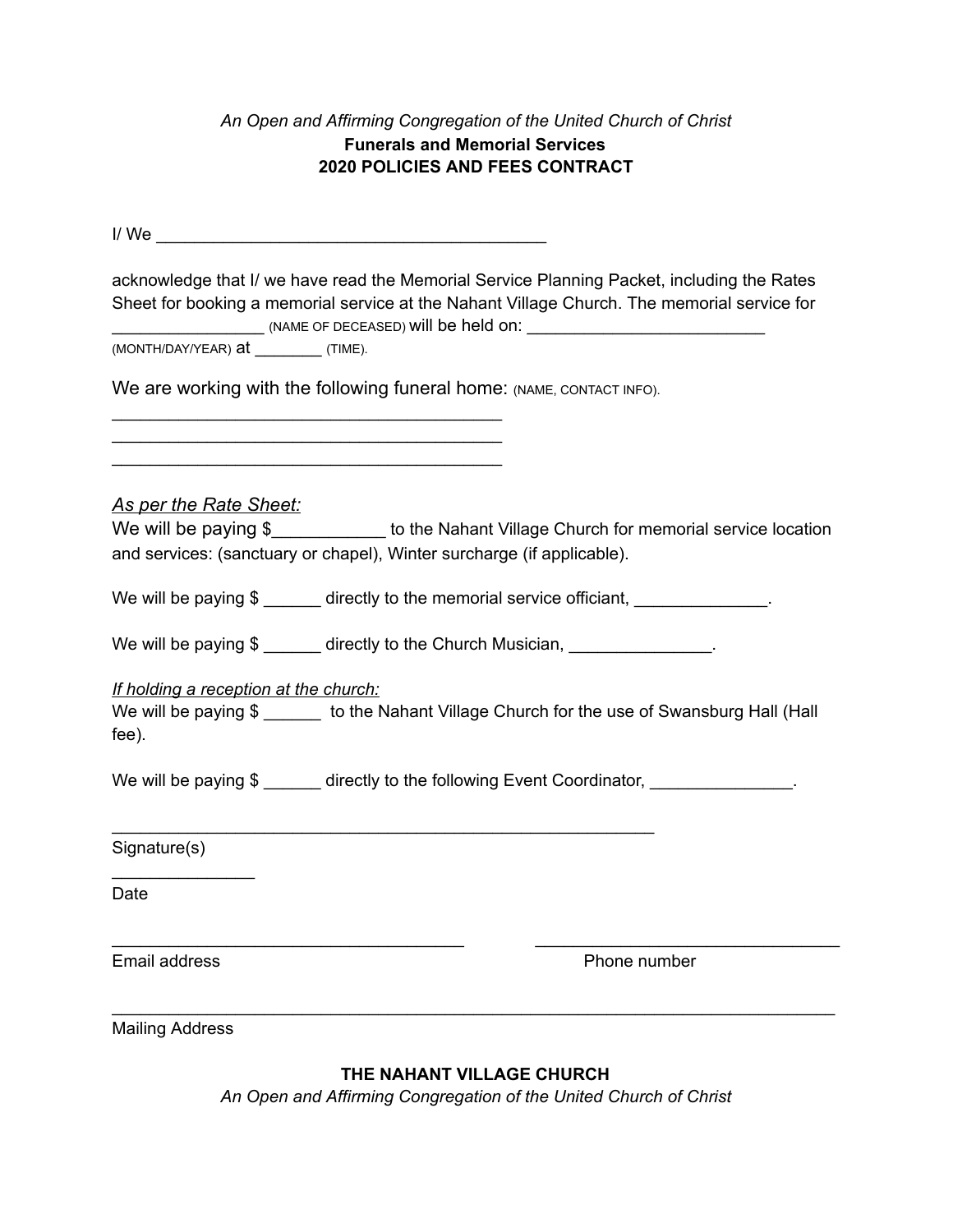## **Funerals and Memorial Services 2020 SERVICE PLANNING SHEET**

NAME OF THE DECEASED:\_\_\_\_\_\_\_\_\_\_\_\_\_\_\_\_\_\_\_\_\_\_\_\_\_\_\_\_\_\_\_\_\_\_\_\_\_\_\_\_\_\_\_\_\_\_\_\_\_\_\_ BIRTH DATE:\_\_\_\_\_\_\_\_\_\_\_\_\_\_\_\_\_\_\_\_\_\_ DEATH DATE:\_\_\_\_\_\_\_\_\_\_\_\_\_\_\_\_\_\_\_\_\_ LOCATION OF BIRTH:\_\_\_\_\_\_\_\_\_\_\_\_\_\_\_ LOCATION OF DEATH:\_\_\_\_\_\_\_\_\_\_\_\_\_\_

WAS THE DECEASED A MEMBER OF A CHURCH? WHICH ONE?

PARTNER'S NAME (if applicable):\_\_\_\_\_\_\_\_\_\_\_\_\_\_\_\_\_\_\_\_\_\_\_\_\_\_\_\_\_\_\_\_\_\_\_\_\_\_\_\_\_\_\_\_\_\_\_\_

CHILDREN's NAMES (if applicable):  $\blacksquare$ 

PARENT's NAMES (if applicable):

(PLEASE NOTE IF THE ABOVE ARE LIVING OR DECEASED)

HYMNS/ SONGS OF IMPORTANCE TO THE DECEASED AND/OR SURVIVING RELATIVES:

 $\mathcal{L}_\text{max}$  and  $\mathcal{L}_\text{max}$  and  $\mathcal{L}_\text{max}$  and  $\mathcal{L}_\text{max}$  and  $\mathcal{L}_\text{max}$  and  $\mathcal{L}_\text{max}$ 

- 1. \_\_\_\_\_\_\_\_\_\_\_\_\_\_\_\_\_\_\_\_\_\_\_\_\_\_\_\_\_\_
- 2. \_\_\_\_\_\_\_\_\_\_\_\_\_\_\_\_\_\_\_\_\_\_\_\_\_\_\_\_\_\_  $3.$
- 

SCRIPTURE/ READINGS/ POEMS OF IMPORTANCE TO THE DECEASED AND/OR SURVIVING RELATIVES:

- 1. \_\_\_\_\_\_\_\_\_\_\_\_\_\_\_\_\_\_\_\_\_\_\_\_\_\_\_\_\_\_
- 2.  $\frac{1}{2}$   $\frac{1}{2}$   $\frac{1}{2}$   $\frac{1}{2}$   $\frac{1}{2}$   $\frac{1}{2}$   $\frac{1}{2}$   $\frac{1}{2}$   $\frac{1}{2}$   $\frac{1}{2}$   $\frac{1}{2}$   $\frac{1}{2}$   $\frac{1}{2}$   $\frac{1}{2}$   $\frac{1}{2}$   $\frac{1}{2}$   $\frac{1}{2}$   $\frac{1}{2}$   $\frac{1}{2}$   $\frac{1}{2}$   $\frac{1}{2}$   $\frac{1}{2}$
- 3. \_\_\_\_\_\_\_\_\_\_\_\_\_\_\_\_\_\_\_\_\_\_\_\_\_\_\_\_\_\_

WHO WOULD LIKE TO SPEAK IN THE SERVICE?:

(Name, Relationship to deceased, Adult or child?, A reading or a eulogy?)

- 1. \_\_\_\_\_\_\_\_\_\_\_\_\_\_\_\_\_\_\_\_\_\_\_\_\_\_\_\_\_\_
- 2. \_\_\_\_\_\_\_\_\_\_\_\_\_\_\_\_\_\_\_\_\_\_\_\_\_\_\_\_\_\_
- 3. \_\_\_\_\_\_\_\_\_\_\_\_\_\_\_\_\_\_\_\_\_\_\_\_\_\_\_\_\_\_
- 4. \_\_\_\_\_\_\_\_\_\_\_\_\_\_\_\_\_\_\_\_\_\_\_\_\_\_\_\_\_\_

HOW WOULD YOU DESCRIBE THE RELATIONSHIP YOUR LOVED ONE HAD WITH GOD/ JESUS/ THE HOLY SPIRIT/ THE CHURCH/ SPIRITUALITY:

 $\mathcal{L}_\text{max}$  and  $\mathcal{L}_\text{max}$  and  $\mathcal{L}_\text{max}$  and  $\mathcal{L}_\text{max}$  and  $\mathcal{L}_\text{max}$  and  $\mathcal{L}_\text{max}$  $\mathcal{L}_\text{max}$  and  $\mathcal{L}_\text{max}$  and  $\mathcal{L}_\text{max}$  and  $\mathcal{L}_\text{max}$  and  $\mathcal{L}_\text{max}$  and  $\mathcal{L}_\text{max}$ 

WHAT ARE SOME THINGS THAT YOUR LOVED ONE REALLY LOVED ABOUT LIFE? WHAT DID THEY LIKE TO DO? WHAT WAS MOST IMPORTANT TO THEM?

 $\mathcal{L}_\text{max}$  and  $\mathcal{L}_\text{max}$  and  $\mathcal{L}_\text{max}$  and  $\mathcal{L}_\text{max}$  and  $\mathcal{L}_\text{max}$  and  $\mathcal{L}_\text{max}$  $\mathcal{L}_\text{max}$  and  $\mathcal{L}_\text{max}$  and  $\mathcal{L}_\text{max}$  and  $\mathcal{L}_\text{max}$  and  $\mathcal{L}_\text{max}$  and  $\mathcal{L}_\text{max}$ 

# **THE NAHANT VILLAGE CHURCH** *An Open and Affirming Congregation of the United Church of Christ* **Funerals and Memorial Services 2020 SERVICE RATE SCHEDULE**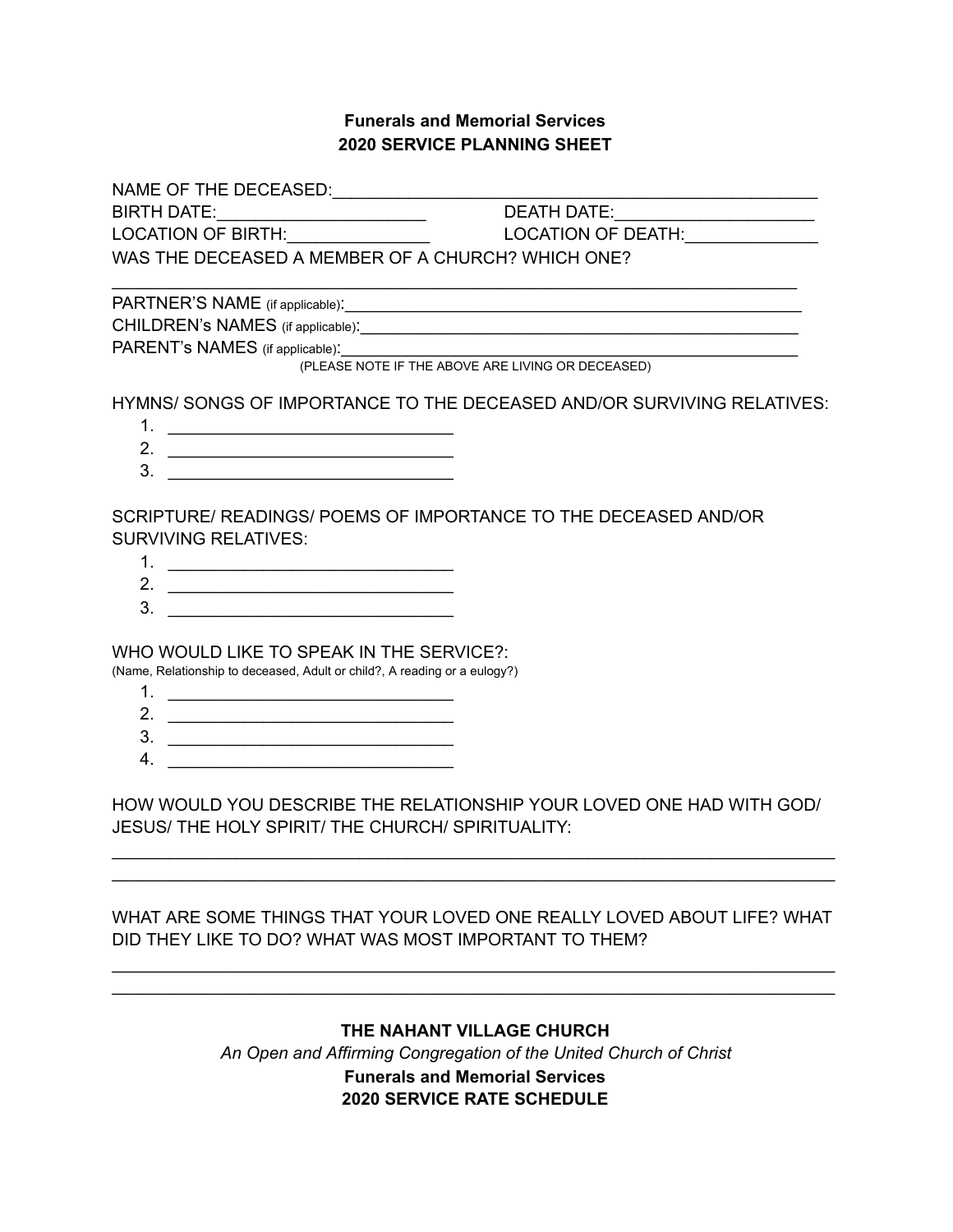( All Includes local graveside service if requested )

*The Nahant Village Church (UCC) desires to assist in facilitating a service that honors your loved one. We thank you for choosing the Nahant Village Church as the location to hold your loved one's memorial service. Please let us know how we can be of support in your time of grief.*

### **All payments may be mailed to:**

The Nahant Village Church PO Box 77, Nahant, MA 01908

### **SERVICE LOCATION RATES**

### **1. Location of service:**

*(This charge includes rental of space and payment to church sexton)* 

| <b>Facility</b> | Capacity | Cost  |
|-----------------|----------|-------|
| Sanctuary       | 325      | \$375 |
| Chapel          | 75       | \$275 |

### 2. **Winter Heat Surcharge** – \$ 75

(If service takes place between Dec 1 - April 30)

*Please pay for all of the above (numbers 1 & 2) in a single check made payable to: The Nahant Village Church* 

### **PROFESSIONAL SERVICES**

| 1. Officiant/Minister –                               | \$500 |
|-------------------------------------------------------|-------|
| Please make check payable directly to the above named |       |
|                                                       |       |

- 2. **Organist/ Music Director - \_\_\_\_\_\_\_\_\_\_\_\_\_\_\_\_\_** \$250 *Please make check payable directly to the above named*
- If you would like to hold a reception following the service, at the church, please consult the 2020 Reception Rate Schedule.
- The above fees include the church providing printed bulletins for the service and ushers to greet and assist guests.
- We respectfully request that flowers are removed from the premises following the service.
- All fees are on a sliding scale. If you are experiencing financial hardship, please inquire about the sliding scale. We wish to welcome and serve all.

## **THE NAHANT VILLAGE CHURCH**

*An Open and Affirming Congregation of the United Church of Christ* **Funerals and Memorial Services 2020 RECEPTION RATE SCHEDULE**